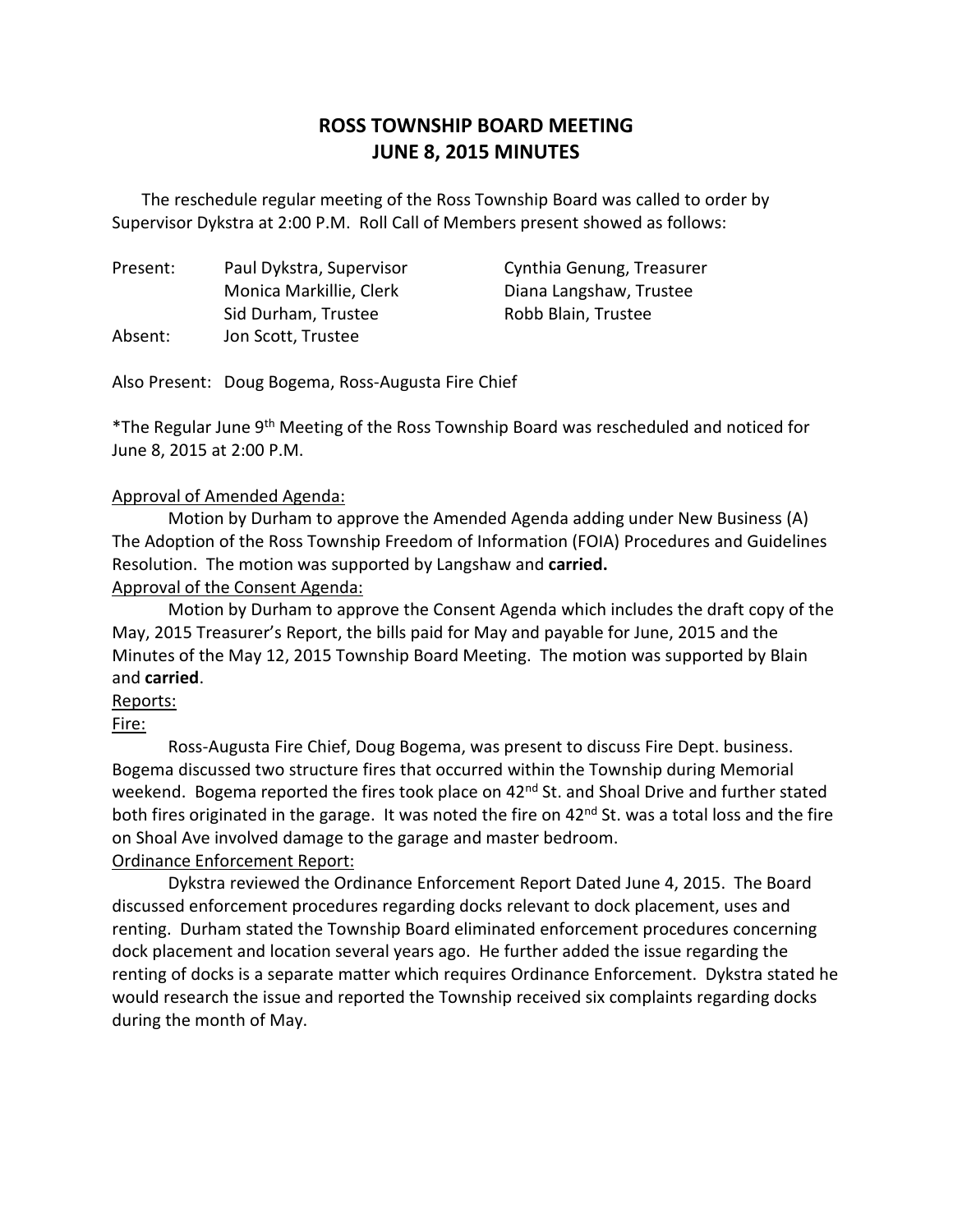#### Police Report:

 Dykstra reviewed the Kalamazoo County Sheriff's Dept. Report for May, 2015 (see attached).

#### Planning Commission:

No new business to report.

#### Parks Committee:

 Dykstra reported the Park Committee's main focus continues to center around the development of a bike trail within the Township. He added the KRVT will eventually extend from Galesburg to Augusta and into Ross Township. Dykstra stated the Committee's next Meeting is scheduled for June 9<sup>th</sup> at 7:00 P.M. at the Township Hall. Supervisor's Report:

 Dykstra reviewed the Supervisor's Report for May and discussed the status of items listed in the report including the Township Park. Durham complimented on the appearance of the Park grounds and beach access areas. The Board discussed the idea of installing an automated gate at the Township Park entrance. Dykstra reported the cost would be approximately \$40,000. Langshaw inquired about having playground equipment at the Park. Dykstra reported the application to receive grant money for the Park has been submitted to the State. He expressed support in having playground equipment at the Park and sated **stated**  there is sufficient space in the open area to the right of the entrance.

### Public Comment:

No Public Comment.

#### Old Business:

### New Township Hall-Fire Barn Discussion:

 Dykstra reported he and Durham had a meeting with Ron Slagell, CEO of Life Care, to discuss the proposed new Building and Fire Station. Durham expressed positive feedback regarding the meeting and added Slagell was in support of a long term contractual agreement between Life Care and the Township. Durham reported Slagell will request consideration of a financial contribution toward the new building with the Life Care Board.

 phase of the proposed new Fire House and Township Hall which would include a request submitted to Howard Overbeek and Associates for construction drawings of the proposed building project. Dykstra stated he will contact Howard Overbeek to request construction drawings for Board review at the August Township Board Meeting. Town Hall Open House: After extended discussion, it was the Consensus of the Board to proceed with the next

# August 6<sup>th</sup>. It was suggested to have the open house from 1:00 P.M. to 4:00 P.M. The Board discussed activities to offer during the event including an ice cream social. Durham suggested offering a Building and Fire House tour. The Board also discussed having the proposed building design displayed for public viewing. After extended discussion, it was the Consensus of the Board to send a post card including information regarding the event via mail to Township Residents. Dykstra stated the information will be posted to the Township Website as well. It was the Consensus of the Board to schedule an Open House on either August  $8<sup>th</sup>$  or